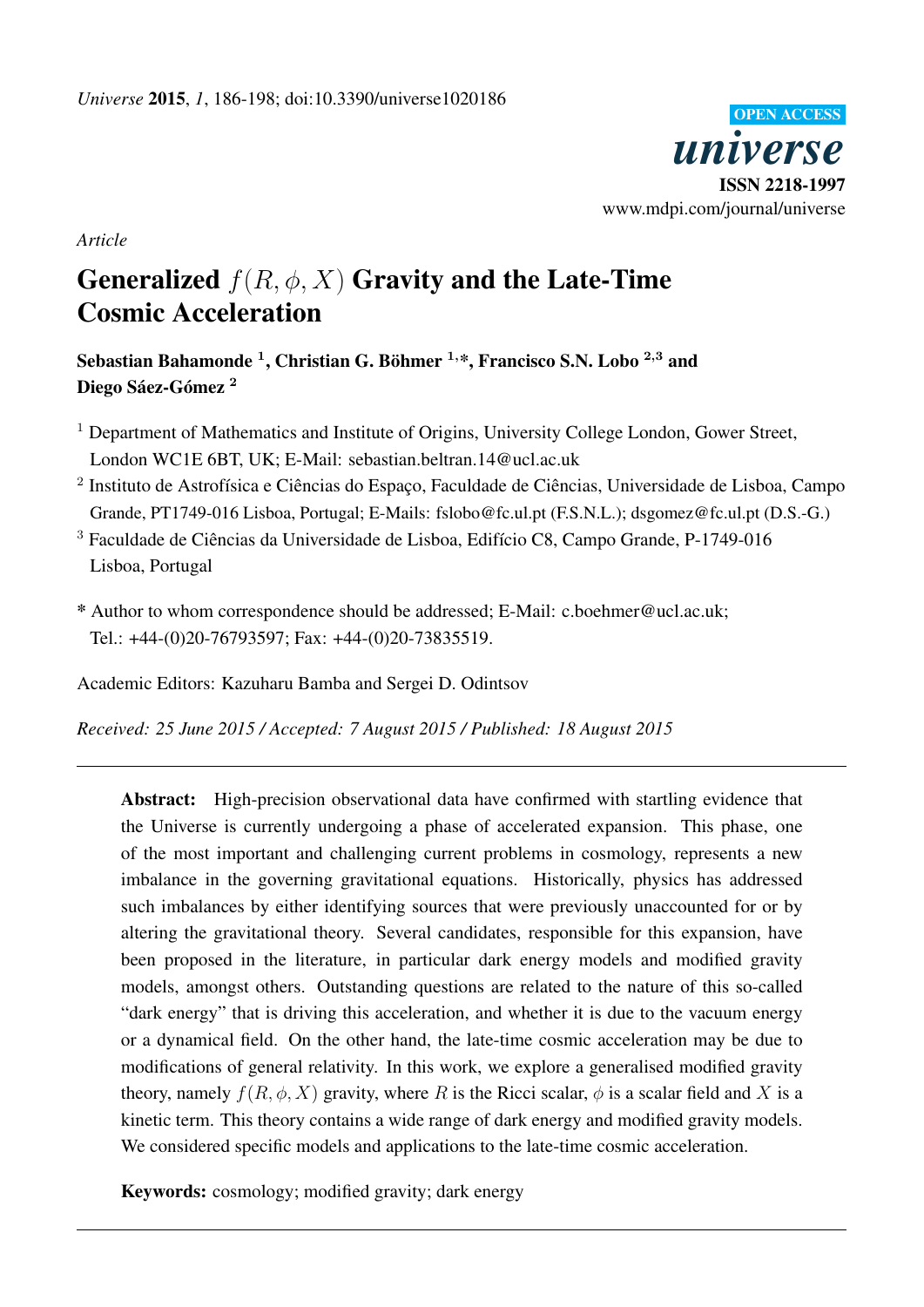# 1. Introduction

A central theme in cosmology is the fact that the Universe is currently undergoing an accelerating expansion [\[1,](#page-10-0)[2\]](#page-10-1). In this context, during the last two decades, cosmology has evolved from being mainly a theoretical area of physics to becoming a field supported by observational data. Recent experiments call upon state-of-the-art technology in astronomy and astrophysics to provide detailed information on the contents and history of the Universe, which has led to the measuring of the parameters that describe our Universe with increasing precision. The standard model of cosmology is remarkably successful in accounting for the observed features of the Universe. However, there remain a number of open questions concerning the foundations of that standard model. In particular, we lack a fundamental understanding of the mechanisms underlying the acceleration of the late-time universe. What is the so-called "dark energy" that is driving the cosmic acceleration? Is it a vacuum energy or a dynamical field? Is the acceleration due to modifications of Einstein's theory of general relativity (GR)? How is structure formation affected in these alternative scenarios? What happens to the Universe in the asymptotic future?

The resolution of these fundamental questions, looking beyond the standard theories of gravity and particle physics, is extremely important for theoretical cosmology and theoretical physics as a whole. The standard model of cosmology has favoured dark energy models as fundamental candidates responsible for the cosmic expansion. However, it is clear that these questions involve not only gravity, but also particle physics. String theory provides a synthesis of these two branches of physics and is widely believed to be moving towards a viable quantum gravity theory, given time. One of the key predictions of string theory is the existence of extra spatial dimensions. In the brane-world scenario, motivated by recent developments in string theory, the observed four-dimensional universe is embedded in a higher-dimensional spacetime [\[3\]](#page-10-2). The new degrees of freedom belong to the gravitational sector and can be responsible for the late-time cosmic acceleration  $[4,5]$  $[4,5]$ . On the other hand, generalisations of the Einstein–Hilbert Lagrangian, including quadratic Lagrangians, which involve second order curvature invariants, have also been extensively explored [\[6–](#page-10-5)[11\]](#page-10-6). An alternative approach was formulated in  $[12,13]$  $[12,13]$ . Curvature-matter couplings have also been extensively analysed  $[14–20]$  $[14–20]$ . While these modified theories of gravity offer an alternative explanation to the standard cosmological model for the expansion history of the Universe [\[21\]](#page-11-2), it offers a paradigm for nature fundamentally distinct from dark energy models of cosmic acceleration [\[22\]](#page-11-3), even those that perfectly mimic the same expansion history. It is also fundamental to understand how one may differentiate these modified theories of gravity from dark energy models.

In this context, a promising way to explain the late-time cosmic acceleration is to assume that at large scales, Einstein's theory of GR breaks down, and a more general action describes the gravitational field. Thus, one may generalise the Einstein–Hilbert action by including "quadratic Lagrangians", involving second order curvature invariants. Some of the physical motivations for these modifications of gravity were related to the possibility of a more realistic representation of the gravitational fields near curvature singularities and to create some first order approximation for the quantum theory of gravitational fields. On the other hand, field theories in theoretical physics tend to have Lagrangians quadratic in field strengths, gravity being somewhat different. One may tackle the problem using the metric formalism, which consists of varying the action with respect to the metric, although other alternative approaches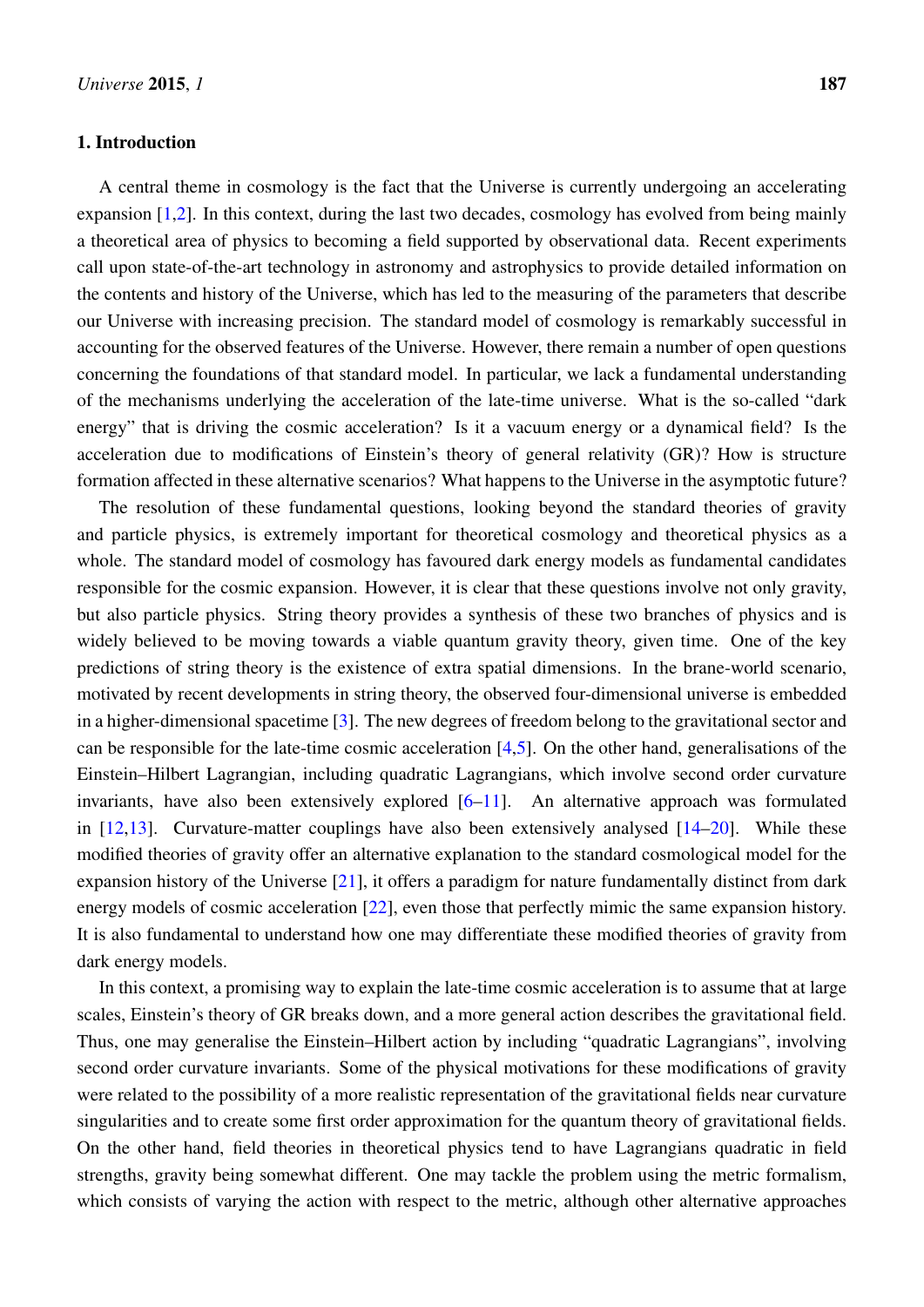have been considered in the literature, namely the Palatini formalism [\[23\]](#page-11-4), where the metric and the connections are treated as separate variables; and the metric-affine formalism, where the matter part of the action now depends and is varied with respect to the connection  $[24]$ . Recently, a novel approach to modified theories of gravity consists of adding to the Einstein–Hilbert Lagrangian an  $f(R)$  term constructed à la Palatini [\[25\]](#page-11-6). It was shown that the theory can pass the Solar System observational constraints even if the scalar field is very light. This implies the existence of a long-range scalar field, which is able to modify the cosmological and galactic dynamics, but leaves the Solar System unaffected. These explicit models are consistent with local tests, lead to the late-time cosmic acceleration and also

In this work, we intend to consider a generalised modified gravity theory,  $f(R, \phi, X)$  gravity, where R is the Ricci scalar,  $\phi$  a scalar field and X a kinetic term. This theory contains a wide range of known dark energy and modified gravity models, for instance  $f(R)$  gravity models or Galileons. Here, we apply it to the late-time cosmic acceleration. In particular, several cosmological solutions are studied within the framework of these theories, specifically solutions that can provide cosmic acceleration at late times, and even the exact ΛCDM evolution. Reconstruction techniques are implemented in order to obtain the  $f(R, \phi, X)$  of the action given a particular Hubble parameter. This provides a way to efficiently check the viability of any gravitational action by just considering a particular cosmological evolution and then analysing the gravitational action. An action of the form  $f(R, \phi, X)$  is in fact quite natural, as it removes any assumptions on the underlying theory of gravity with the exception of being second order. We can think of the field  $\phi$  as the effective field controlling the strength of the gravitational force. One should emphasise that normal matter is still coupled minimally to this theory.

This paper is organised in the following manner: In Section [2,](#page-2-0) we present the general formalism of  $f(R, \phi, X)$  gravity. In Section [3,](#page-4-0) we analyse cosmological applications, in particular to the late-time cosmic acceleration, by considering specific models and reconstructing the corresponding gravitational action. Then, we discuss in the conclusions at Section [4](#page-9-0) about the results obtained and possible future considerations of these theories.

# <span id="page-2-0"></span>2. Generalised Gravity Models: Formalism

verify the absence of instabilities in perturbations.

Consider the following general action:

<span id="page-2-1"></span>
$$
S = \int d^4x \sqrt{-g} \left[ \frac{1}{2\kappa^2} f(R, \phi, X) + L_m \right], \qquad (1)
$$

where  $f = f(R, \phi, X)$  is a function of the Ricci scalar R, the scalar field  $\phi$  and a kinetic term  $X = -(1/2)(\nabla \phi)^2$ . The matter Lagrangian is  $L_m = L_m(g, \psi)$ ; we note that matter is minimally coupled to the gravitational sector of the theory, and  $\psi$  collectively denotes any matter fields.

The variation of action Equation [\(1\)](#page-2-1) with respect to the metric  $g_{\mu\nu}$  gives the following field equation:

<span id="page-2-2"></span>
$$
FG_{\mu\nu} = \frac{1}{2} \left( f - RF \right) g_{\mu\nu} + \nabla_{\nu} F_{,\mu} - g_{\mu\nu} \nabla_{\alpha} \nabla^{\alpha} F + \frac{1}{2} f_{,X} \phi_{,\mu} \phi_{,\nu} + T_{\mu\nu}^{(m)}, \tag{2}
$$

while variations with respect to the scalar field  $\phi$  yield:

<span id="page-2-3"></span>
$$
\nabla_{\mu} \left( f_{,X} \, \phi^{\mu} \right) + f_{,\phi} = 0 \,. \tag{3}
$$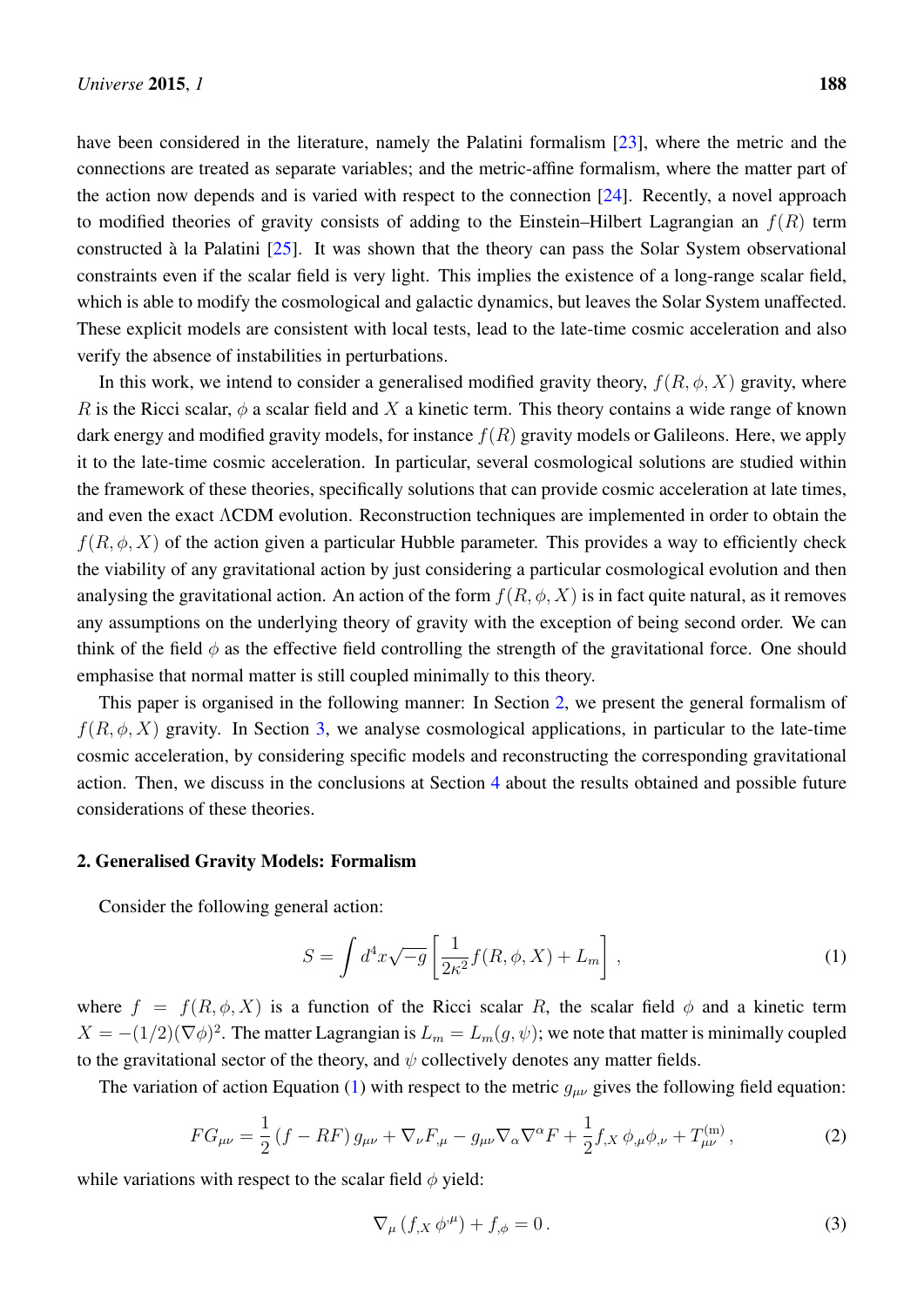Here,  $F = \partial f / \partial R$  and  $T_{\mu\nu}^{(m)}$  is the matter energy-momentum tensor defined by:

$$
T_{\mu\nu}^{(m)} = -\frac{2}{\sqrt{-g}} \frac{\delta(\sqrt{-g} L_m)}{\delta(g^{\mu\nu})}.
$$
 (4)

Now, taking into account a flat Friedman–Lemaître–Robertson–Walker (FLRW) metric in spherical coordinates:

<span id="page-3-2"></span>
$$
ds^{2} = -dt^{2} + a^{2}(t) \left[ dr^{2} + r^{2} \left( d\theta^{2} + \sin^{2} \theta d\varphi \right) \right],
$$
\n(5)

where  $a(t)$  is the scale factor, then Equations [\(2\)](#page-2-2) and [\(3\)](#page-2-3) take the following form:

<span id="page-3-0"></span>
$$
3FH^{2} = f_{,X}X + \frac{1}{2}(FR - f) - 3H\dot{F} + \kappa^{2}\rho_{m},
$$
\n(6)

$$
-2F\dot{H} = f_{,X}X + \ddot{F} - H\dot{F} + \kappa^2(\rho_m + p_m),
$$
\n(7)

$$
0 = \frac{1}{a^3} \left( a^3 \dot{\phi} f_{,X} \right) - f_{,\phi} , \qquad (8)
$$

where  $H = \dot{a}/a$  is the Hubble parameter and the overdot denotes a derivative with respect to cosmological time t. For simplicity, we will not take into account additional forms of matter.

In order to derive an equation for the effective equation of state, we rewrite the field Equations [\(6\)](#page-3-0) and  $(7)$  in the following form:

<span id="page-3-1"></span>
$$
3H^2 = \kappa^2 \left( \rho_m + \rho_{\rm DE} \right) , \qquad (9)
$$

$$
-2\dot{H} = \kappa^2 (\rho_m + p_m + \rho_{DE} + p_{DE}), \qquad (10)
$$

where the quantities  $\rho_{\text{DE}}$  and  $p_{\text{DE}}$  are defined by:

$$
\kappa^2 \rho_{\rm DE} = f_{,X} X + \frac{1}{2} (FR - f) - 3H\dot{F} + 3H^2(1 - F) , \qquad (11)
$$

$$
\kappa^2 p_{\rm DE} = \ddot{F} + 2H\dot{F} - \frac{1}{2}(FR - f) - (2\dot{H} + 3H^2)(1 - F). \tag{12}
$$

One may easily show that the these effective dark energy components satisfy the usual conservation equation, *i.e.*,

$$
\dot{\rho}_{DE} + 3H (\rho_{DE} + p_{DE}) = 0.
$$
 (13)

This is expected since the left-hand sides of Equations [\(9\)](#page-3-1) and [\(10\)](#page-3-1) are equivalent to the general relativistic field equations containing the Einstein tensor, which satisfies the twice contracted Bianchi identities.

Let us define the dark energy equation of state given by  $\omega_{\text{DE}} \equiv p_{\text{DE}}/\rho_{\text{DE}}$ , which by using Equations  $(9)$  and  $(10)$  takes the form:

$$
\omega_{\rm DE} = -\frac{2\dot{H} + 3H^2 + \kappa^2 p_{\rm m}}{3H^2 - \kappa^2 \rho_{\rm m}}.
$$
\n(14)

In order to specify the matter content, let us choose the equation of state  $p_m = w \rho_m$ . In turn, we can write the dark energy equation of state as:

$$
\omega_{\rm DE} = -\frac{1 + \frac{2}{3}\frac{\dot{H}}{H^2} + w\frac{\kappa^2 \rho_{\rm m}}{3H^2}}{1 - \frac{\kappa^2 \rho_{\rm m}}{3H^2}} = \frac{\omega_{\rm eff}}{1 - \tilde{\Omega}_m},\tag{15}
$$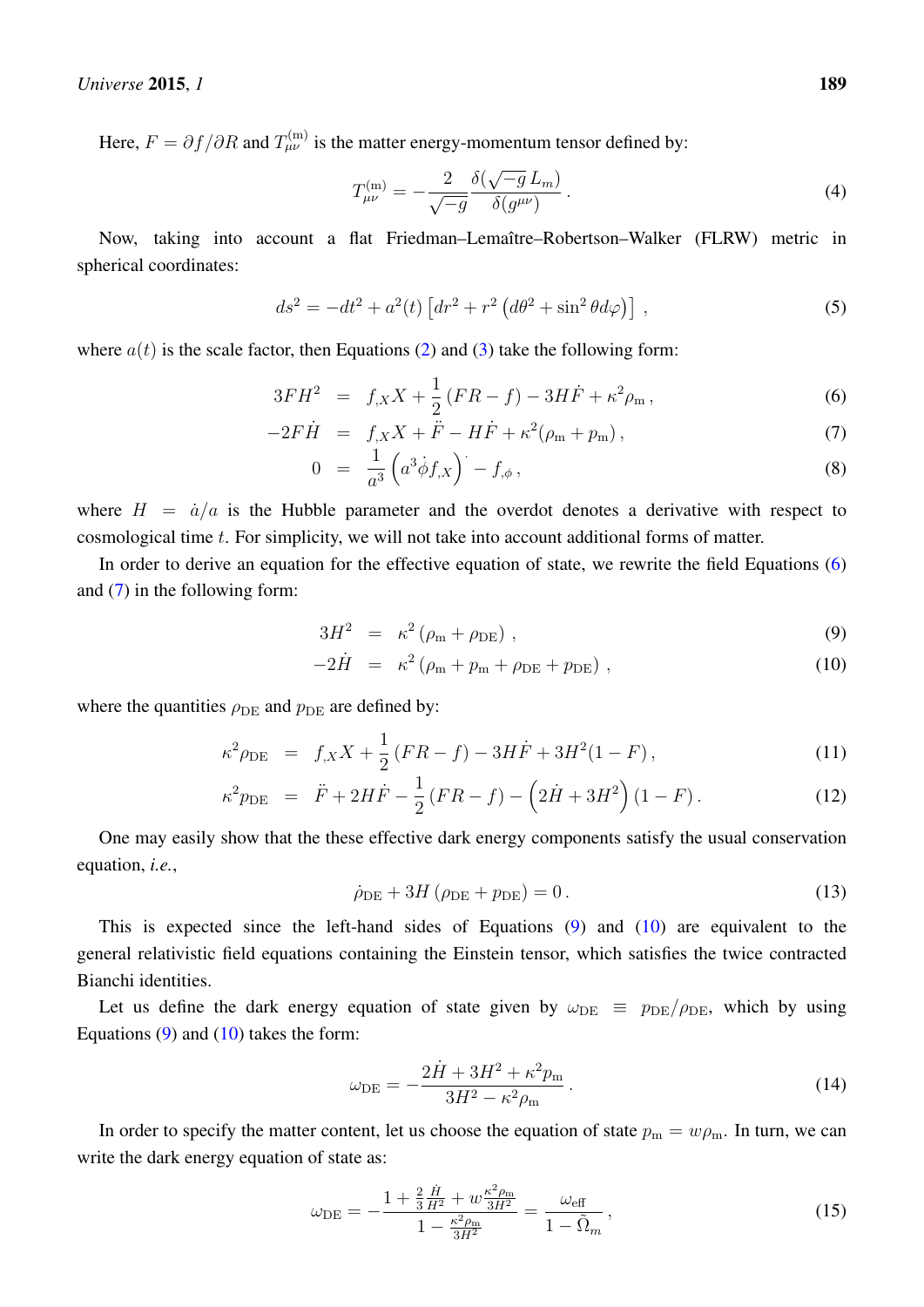## *Universe* 2015, *1* 190

where:

$$
\omega_{\text{eff}} = -1 - \frac{2}{3} \frac{\dot{H}}{H^2} - w \tilde{\Omega}_m, \qquad \tilde{\Omega}_m = \frac{\kappa^2 \rho_m}{3H^2} = F \Omega_m. \tag{16}
$$

In the following, we will consider the above equations and seek a solution corresponding to an accelerated expansion.

## <span id="page-4-0"></span>3. Cosmological Applications: Late-Time Cosmic Acceleration

Let us consider some specific forms of the action [\(1\)](#page-2-1) and reconstruct particular cosmological solutions capable of reproducing the late-time cosmic acceleration. We are considering pure de Sitter solutions, also power law solutions, and finally, we are reconstructing an exact ΛCDM model. Note that this kind of cosmological solution has already been considered in the literature within modified gravity theories, especially in  $f(R)$  gravity and Gauss–Bonnet gravity. In particular, power-law solutions were found in [\[26](#page-11-7)[,27\]](#page-11-8), while exact the ΛCDM model was reconstructed in [\[28](#page-11-9)[–30\]](#page-11-10). In order to simplify the calculations, we restrict to a matter Lagrangian with a pressure-less fluid, as natural when analysing late-time cosmology.

# *3.1. Brans–Dicke Type Models*

Here, we consider a Brans–Dicke-type action with  $f(R, X, \phi) = \gamma(X, \phi)R$ , where the coupling to the Ricci curvature also includes the kinetic term of the scalar field,

<span id="page-4-2"></span>
$$
S = \int d^4x \sqrt{-g} \left[ \frac{1}{2\kappa^2} \gamma(X, \phi) R + L_{\rm m} \right]. \tag{17}
$$

Then, by considering an homogeneous and isotropic metric Equation [\(5\)](#page-3-2), the FLRW Equations [\(6\)](#page-3-0) and [\(7\)](#page-3-0) are expressed as follows:

$$
3\gamma(X,\phi)H^{2} = \gamma_{,X}XR - 3H\frac{d}{dt}\gamma(X(t),\phi(t)) + \kappa^{2}\rho_{m},
$$
  

$$
-2\gamma(X,\phi)\dot{H} = \gamma_{,X}XR + \frac{d^{2}}{dt^{2}}\gamma(X(t),\phi(t)) - H\frac{d}{dt}\gamma(X(t),\phi(t)) + \kappa^{2}(\rho_{m} + p_{m}).
$$
 (18)

Additionally, combining both equations, a differential equation solely of  $\gamma(X(t), \phi(t)) = \gamma(t)$ is obtained:

<span id="page-4-1"></span>
$$
\frac{d^2\gamma(t)}{dt^2} + 2H\frac{d\gamma(t)}{dt} + (3H^2 + 2\dot{H})\gamma(t) = 0.
$$
\n(19)

Then, Equation [\(19\)](#page-4-1) can be solved by assuming a particular Hubble parameter, and action Equation [\(17\)](#page-4-2) can be reconstructed by assuming a particular form of  $\gamma(X, \phi)$ , which has to satisfy:

<span id="page-4-3"></span>
$$
\gamma_{,X}X = \frac{3\gamma H^2 + 3H\dot{\gamma} - \kappa^2 \rho_{\rm m}}{R} \,,\tag{20}
$$

As an example for illustrating the reconstruction method, here we consider the usual form of a scalar field Lagrangian,

<span id="page-4-4"></span>
$$
\gamma(X,\phi) = X - V(\phi),\tag{21}
$$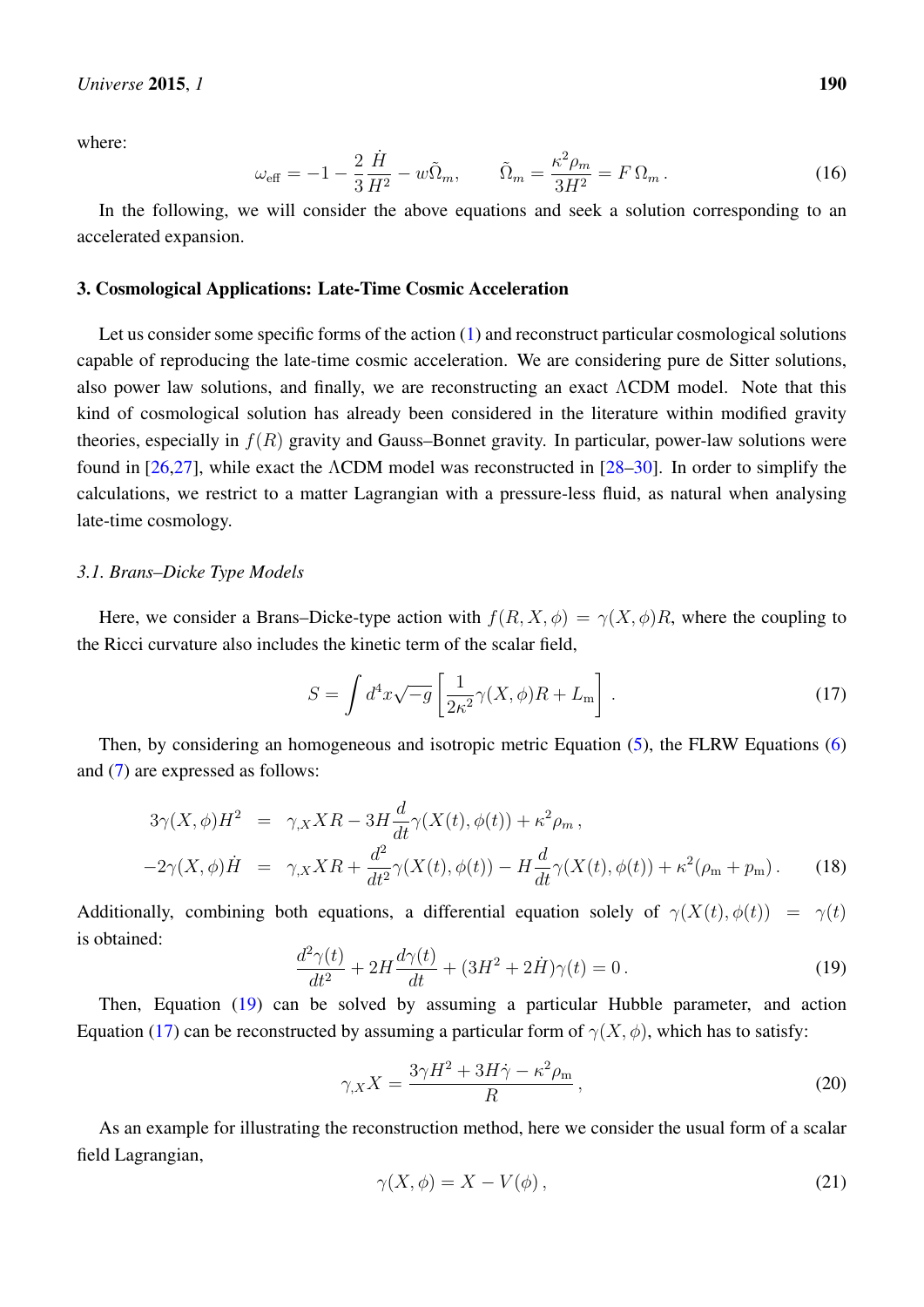where  $V(\phi)$  is a function of the scalar field to be determined. Then, by redefining the scalar field to coincide with the cosmic time  $\phi = t$  and using Equations [\(20\)](#page-4-3) and [\(21\)](#page-4-4), the kinetic term and the scalar potential are fully reconstructed:

<span id="page-5-0"></span>
$$
X(\phi) = \frac{3\gamma H^2 + 3H\dot{\gamma} - \kappa^2 \rho_0 e^{-3\int d\phi H}}{R},
$$
  
\n
$$
V(\phi) = X(\phi) - \gamma(\phi).
$$
\n(22)

where we have used the continuity Equation  $\dot{\rho}_m + 3H\rho_m = 0$ .

Let us now consider several cosmological solutions. Firstly, we assume a pure de Sitter solution,

<span id="page-5-2"></span>
$$
H = H_0, \tag{23}
$$

where  $H_0$  is a constant. Then, the Equation [\(19\)](#page-4-1) leads to:

$$
\frac{d^2\gamma(t)}{dt^2} + 2H_0 \frac{d\gamma(t)}{dt} + 3H_0^2 \gamma(t) = 0.
$$
\n(24)

which is the equation of a damped harmonic oscillator, whose general solution is given by:

$$
\gamma(t) = e^{-H_0 t} C \cos \sqrt{2} H_0 (t - t_0), \qquad (25)
$$

where  $\{C, t_0\}$  are integration constants. Then, assuming Equation [\(21\)](#page-4-4), the gravitational action is reconstructed by the expressions Equation [\(22\)](#page-5-0), where the kinetic term and the scalar potential turn out:

$$
X(\phi) = -\frac{C}{2\sqrt{2}} e^{-H_0 \phi} \sin \sqrt{2} H_0 (\phi - \phi_0) - \frac{\kappa^2 \rho_0}{12 H_0^2} e^{-3H_0 \phi},
$$
  
\n
$$
V(\phi) = -\frac{C}{4} e^{-H_0 \phi} \left[ 4 \cos \sqrt{2} H_0 (\phi - \phi_0) + \sqrt{2} \sin \sqrt{2} H_0 (\phi - \phi_0) \right] - \frac{\kappa^2 \rho_0}{12 H_0^2} e^{-3H_0 \phi}, \quad (26)
$$

The interesting point of this action is that it leads to a constant Hubble parameter in the presence of dust matter and a scalar field, but without a cosmological constant, contrary to standard general relativity.

Another important class of solutions in cosmology is the power-law-type expansion, whose Hubble parameter is given as follows:

<span id="page-5-1"></span>
$$
H = \frac{n}{t} \quad \to \quad a(t) = a_0 t^n \,. \tag{27}
$$

By applying the same procedure as above, Equation [\(19\)](#page-4-1) turns out to be:

$$
t^{2}\frac{d^{2}\gamma(t)}{dt^{2}} + 2nt\frac{d\gamma(t)}{dt} + n(3n - 2)\gamma(t) = 0,
$$
\n(28)

which is a Cauchy–Euler equation whose general solution is given by:

$$
\gamma(t) = C_1 t^{p+q} + C_2 t^{p-q},\tag{29}
$$

where  $C_1$  and  $C_2$  are two constants of integration, and we defined:

$$
p = \frac{1 - 2n}{2}, \qquad q = \frac{\sqrt{1 + 4n - 8n^2}}{2}.
$$
 (30)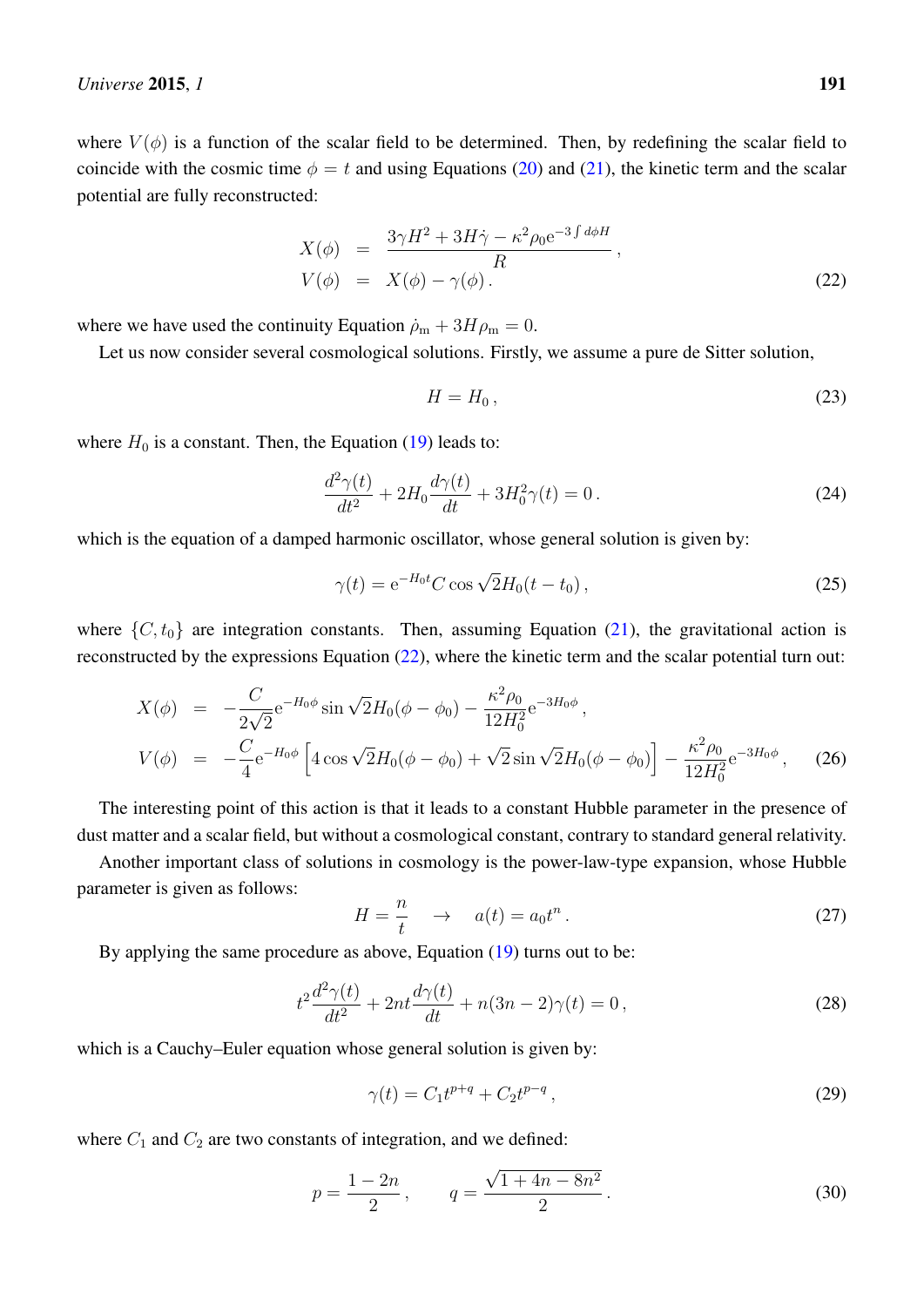By assuming Equation [\(21\)](#page-4-4) as above, the kinetic term and the scalar potential are obtained:

$$
X(\phi) = \frac{1}{4(2n-1)} \Big[ C_1(1+2q)\phi^{p+q} + C_2(1-2q)\phi^{p-q} - \frac{1}{3N} 2\kappa^2 \rho_0 \phi^{2-3n} \Big],
$$
  
\n
$$
V(\phi) = \frac{1}{4(2n-1)} \Big[ C_1(5-8n+2q)\phi^{p+q} + C_2(5-8n-2q)\phi^{p-q} - \frac{1}{3N} 2\kappa^2 \rho_0 \phi^{2-3n} \Big].
$$
 (31)

Hence, the gravitational action capable of reproducing the power-law solutions Equation [\(27\)](#page-5-1) is obtained.

Finally, let us consider the case of exact ΛCDM and explore whether a gravitational action of the type Equation [\(17\)](#page-4-2) is capable of reproducing such a kind of expansion. In order to simplify the calculations, here we use the red shift  $1 + z = \frac{1}{a}$  $\frac{1}{a}$  as the independent variable instead of the cosmic time t. The cosmological evolution of ΛCDM model can be expressed by the following Hubble parameter:

<span id="page-6-3"></span>
$$
H(z) = H_0 \sqrt{\Omega_m (1+z)^3 + 1 - \Omega_m} \,, \tag{32}
$$

where  $\Omega_m = \frac{\rho_0}{3H_2^2}$  $\frac{\rho_0}{3H_0^2/\kappa^2}$  and  $H_0$  is the Hubble parameter evaluated at  $z = 0$ . Then, the Equation [\(19\)](#page-4-1) can be rewritten in terms of the red shift as,

<span id="page-6-0"></span>
$$
(1+z)^{2}H^{2}\gamma'' + \left[ (1+z)^{2}HH' - (1+z)H^{2} \right] \gamma' + \left[ 3H^{2} - 2(1+z)HH' \right] \gamma = 0, \tag{33}
$$

where the primes denote derivatives with respect to the red shift. Hence, the Equation [\(33\)](#page-6-0) can be solved as  $\gamma(X, \phi) = \gamma(z)$ . Particularly, for the ΛCDM model, the Equation [\(33\)](#page-6-0) leads to:

<span id="page-6-1"></span>
$$
2(1+z)^2 \left[ \Omega_m z (z^2 + 3z + 3) + 1 \right] \gamma''(z) + (1+z) \left[ \Omega_m (z^3 + 3z^2 + 3z + 3) - 2 \right] \gamma'(z) + 6(1 - \Omega_m) \gamma(z) = 0. \tag{34}
$$

Unfortunately, this equation cannot be solved exactly, but numerical resources are required. In order to illustrate a particular case, we solve the Equation [\(34\)](#page-6-1) by assuming  $\Omega_m = 0.31$ , provided by the last Planck data [\[31\]](#page-11-11). The kinetic term and the scalar potential are depicted in Figure [1.](#page-6-2) Note that we have assumed the initial conditions  $\gamma(z=10) = 1$  and  $\gamma'(z=10) = 0$ , so that GR is recovered at large red shifts. As expected, the dynamics of the scalar field become important at small red shifts while remaining virtually constant at large ones.

<span id="page-6-2"></span>

Figure 1. The contract term (left panel) and scalar potential potential potential potential (right panel) for the  $\Lambda$ **Figure 1.** The kinetic term (left panel) and scalar potential (right panel) for the ΛCDM model Equation [\(32\)](#page-6-3) with  $\Omega_m = 0.31$ .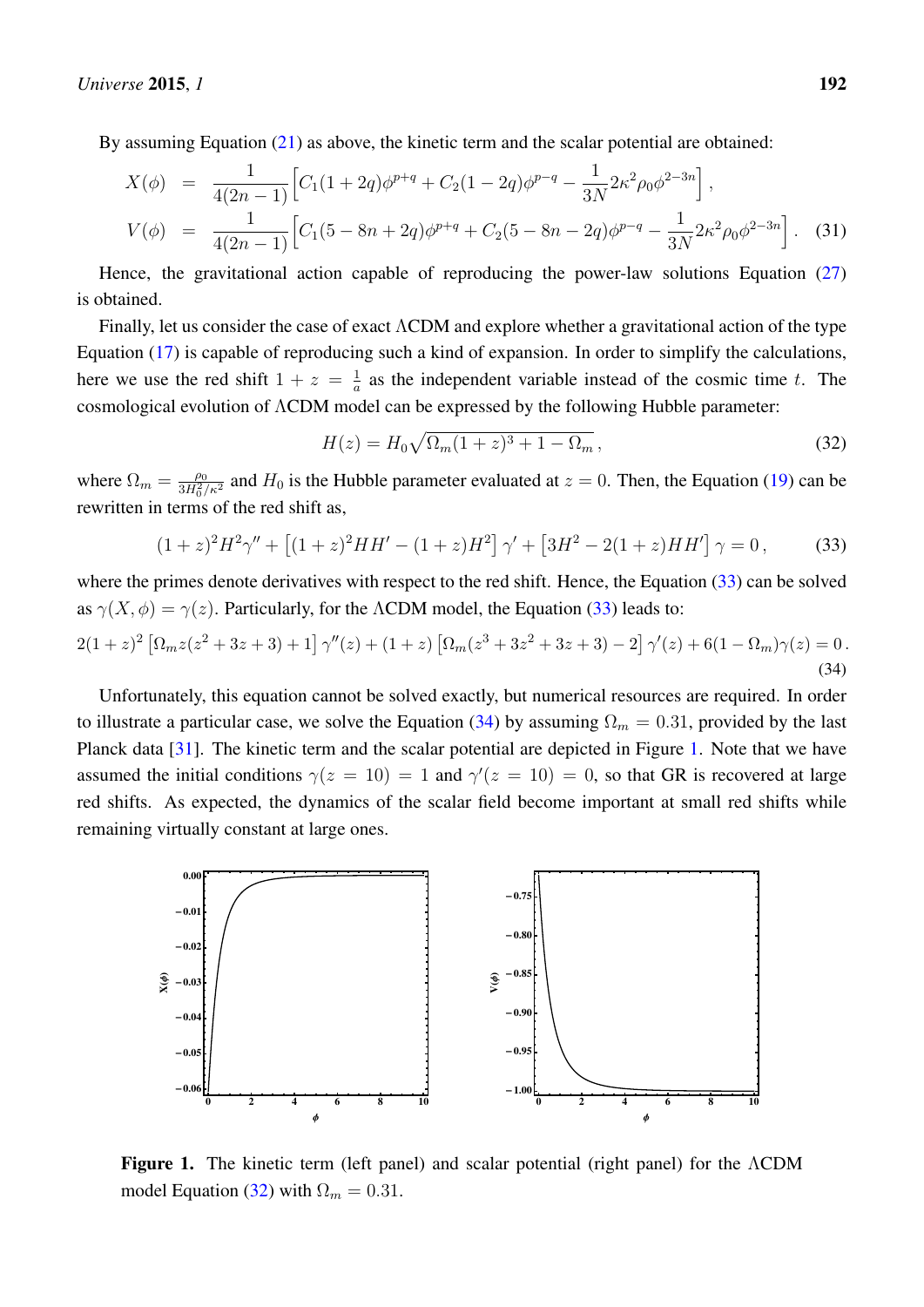#### *3.2. Minimally-Coupled Field Model*

Let us now consider another different type of gravitational action Equation [\(1\)](#page-2-1), where the scalar field is minimally coupled. We choose  $f(R, X, \phi) = \alpha(R) + \gamma(X, \phi)$ , so that:

<span id="page-7-1"></span>
$$
S = \int dx^4 \sqrt{-g} \left[ \alpha(R) + \gamma(X, \phi) + L_m \right]. \tag{35}
$$

This action can be seen as an  $f(R)$ -like action with a k-essence-like fluid in the presence of  $f(R)$  gravity. Then, the FLRW Equations  $(6)$  and  $(7)$  turn out to be:

<span id="page-7-3"></span>
$$
3\alpha_{,R}H^2 = \gamma_{,X}X + \frac{1}{2}(\alpha_{,R}R - \alpha - \gamma) - 3H\dot{\alpha}_{,R} + \kappa^2 \rho_m,
$$
  

$$
-2\alpha_{,R}\dot{H} = \gamma_{,X}X + \ddot{\alpha}_{,R} - H\dot{\alpha}_{,R} + \kappa^2 \rho_m,
$$
 (36)

which can be combined, so that an equation for  $\gamma(X, \phi) = \gamma(t)$  is obtained,

<span id="page-7-0"></span>
$$
\gamma(t) = -\alpha + \left(R - 6H^2 - 4\dot{H}\right)\alpha_{,R} - \left(4H\dot{R} + 2\ddot{R}\right)\alpha_{,RR} - 2\dot{R}^2\alpha_{,RRR}.
$$
 (37)

Then, by specifying  $\alpha(R)$  and providing a particular Hubble evolution  $H(t)$ , the function  $\gamma(t)$  is determined. The complete function  $\gamma(X, \phi)$  is provided by assuming a particular form of the scalar field Lagrangian that satisfy:

$$
\gamma_{,X}X = \frac{1}{2}\alpha + \left(3H^2 - \frac{1}{2}R\right)\alpha_{,R} + 3H\dot{\alpha}_{,R} - \kappa^2\rho_m + \frac{1}{2}\gamma\,. \tag{38}
$$

In order to reconstruct some particular solutions, we are considering the following  $\alpha(R)$ ,

<span id="page-7-2"></span>
$$
\alpha(R) = R + aR^2, \tag{39}
$$

where  $\alpha$  is a constant free parameter with the appropriate dimensions. This gravitational action is a very well known one in the literature, as it is capable of reproducing inflation [\[32\]](#page-11-12). As above, we start by considering a pure de Sitter solution Equation [\(23\)](#page-5-2),  $H = H_0$ . In such a case, the expression of  $\gamma(t)$  in Equation [\(37\)](#page-7-0) yields:

$$
\gamma = -6H_0^2. \tag{40}
$$

We can assume again  $\gamma(X, \phi) = X - V(\phi)$  for illustrating the full reconstruction of the action Equation [\(35\)](#page-7-1) and redefine the scalar field as  $\phi = t$ . Then, the kinetic term  $X(\phi)$  and the scalar potential  $V(\phi)$  turn out to be:

$$
X(\phi) = X_0 e^{-3H_0 \phi}, \qquad V(\phi) = X_0 e^{-3H_0 \phi} + 6H_0^2, \tag{41}
$$

where  $X_0 = -\kappa^2 \rho_0$ .

In the same way as above, power-law solutions can be easily reconstructed. By assuming  $H(t) = \frac{n}{t}$ , the expression Equation [\(37\)](#page-7-0) leads to:

$$
\gamma(t) = 2n \frac{18a(4 - 11n + 6n^2) + (2 - 3n)t^2}{t^4},\tag{42}
$$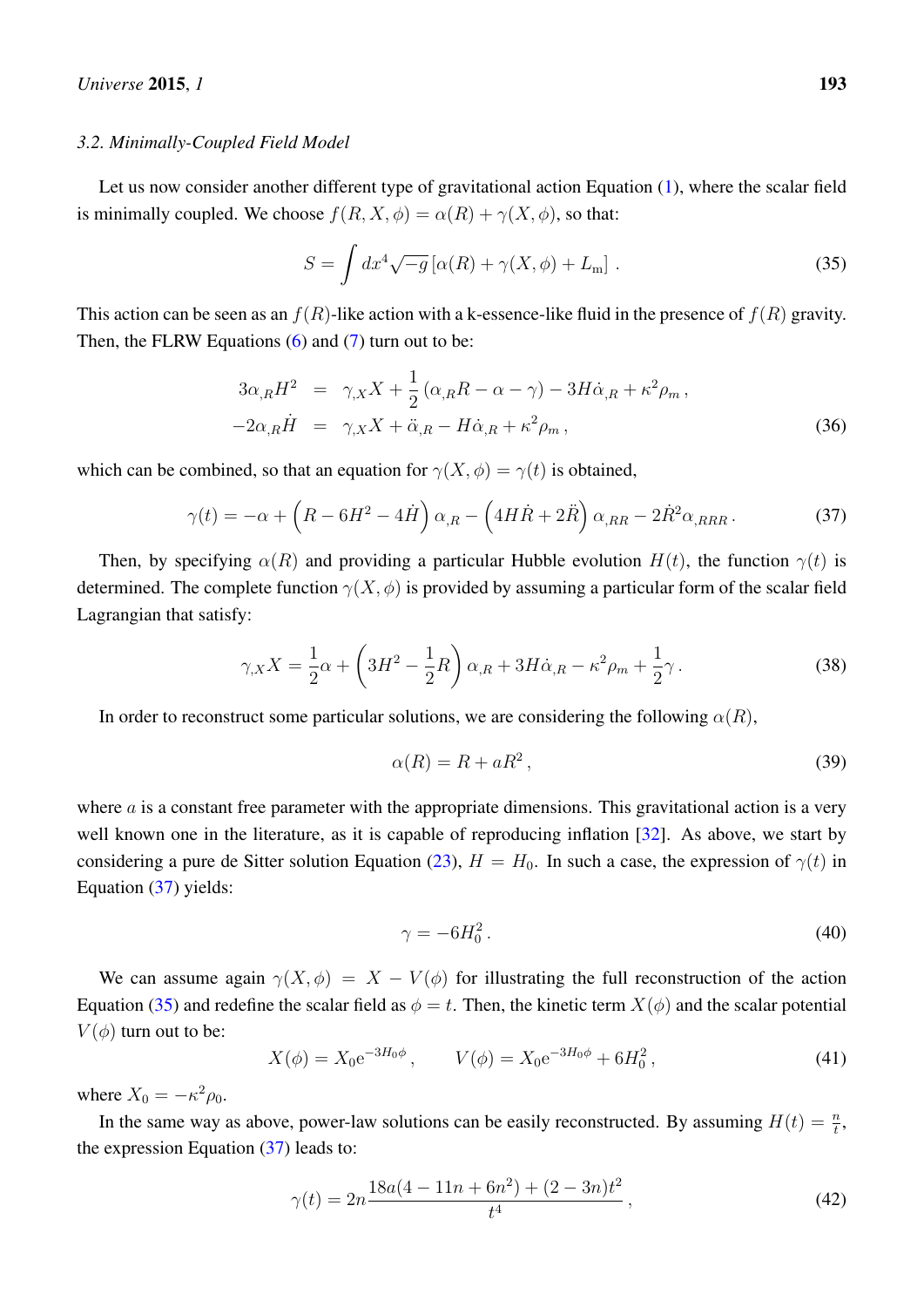while the kinetic term and the scalar potential yield:

$$
X(\phi) = X_0 \phi^{-3n} + 2n \frac{a(36 - 72n) + \phi^2}{\phi^4},
$$
  
\n
$$
V(\phi) = X_0 \phi^{-3n} + \frac{-36an(2 + n(-7 + 6n)) + 2n(-1 + 3n)\phi^2}{\phi^4},
$$
\n(43)

where we have again assumed  $\gamma(X, \phi) = X - V(\phi)$  for illustrative purposes.

Finally, let us reconstruct the gravitational action for the ΛCDM model. In such a case, the Hubble parameter can be expressed as follows:

$$
H(t) = \sqrt{\frac{\Lambda}{3}} \tanh\left[\frac{1}{2}\sqrt{3\Lambda}(t - t_0)\right],\tag{44}
$$

where  $\Lambda$  and  $t_0$  are constants. Then, by using the Equation [\(37\)](#page-7-0), the expression for  $\gamma(t)$  yields:

$$
\gamma(t) = -2\Lambda - 9a\Lambda^2 \operatorname{sech}^4\left[\frac{1}{2}\sqrt{3\Lambda}(t - t_0)\right].\tag{45}
$$

While assuming  $\gamma(X, \phi) = X - V(\phi)$ , the kinetic term and the scalar potential result:

$$
X(\phi) = -9a\Lambda^2 \operatorname{sech}^4\left[\frac{1}{2}\sqrt{3\Lambda}(\phi - t_0)\right],
$$
  
\n
$$
V(\phi) = 2\Lambda.
$$
\n(46)

Hence, the scalar potential reduces to a cosmological constant, while the dynamics of the scalar field compensates the extra terms in the gravitational sector Equation [\(39\)](#page-7-2).

Another interesting set of cosmological models are the so-called scaling solutions, which are characterized by:

$$
\frac{\rho}{\rho_m} = C \,,\tag{47}
$$

where C is a constant and  $\rho$  is the energy density of an additional perfect fluid. We can rewrite the first FLRW Equation [\(36\)](#page-7-3) as follows:

<span id="page-8-0"></span>
$$
3\frac{\alpha_{,R}}{\kappa^2}H^2 = \rho + \rho_m\,,\tag{48}
$$

where:

$$
\rho = \frac{1}{\kappa^2} \left[ \gamma_X X + \frac{1}{2} \left( \alpha_{,R} R - \alpha - \gamma \right) - 3H \dot{\alpha}_{,R} \right],\tag{49}
$$

which leads to the constraint equation:

<span id="page-8-1"></span>
$$
\frac{1}{\kappa^2} \left[ \gamma_{,X} X + \frac{1}{2} \left( \alpha_{,R} R - \alpha - \gamma \right) - 3H \dot{\alpha}_{,R} \right] - C \rho_{m0} e^{-3 \int dt H(t)} = 0. \tag{50}
$$

By considering the Hilbert–Einstein action,  $\alpha(R) = R$ , together with a kind of k-essence field that satisfies  $\rho/\rho_m = C$ , the Equation [\(48\)](#page-8-0) can be easily solved by using the continuity equation leading to:

$$
a(t) \propto t^{2/3} \qquad H(t) = \frac{2}{3t}, \tag{51}
$$

while the Equation  $(50)$  leads to:

<span id="page-8-2"></span>
$$
\gamma_{,X}X - \frac{1}{2}\gamma = C\frac{\kappa^2 \rho_0}{t^2} \,. \tag{52}
$$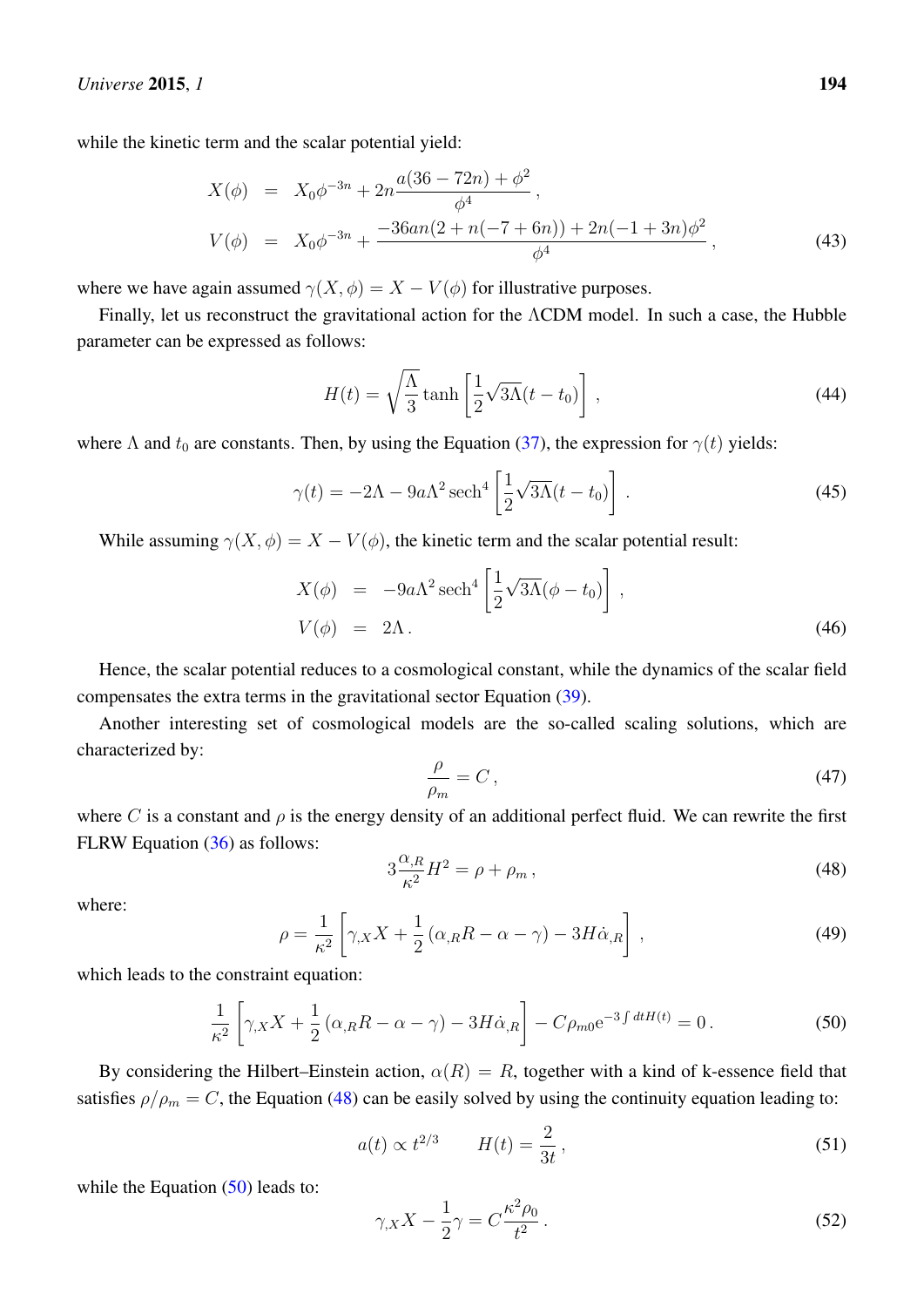Additionally, the second FLRW Equation [\(36\)](#page-7-3) provides an additional condition over the scalar field sector:

$$
\gamma_{,X} X = \frac{4 - 3\kappa^2 \rho_0}{3t^2} \,, \tag{53}
$$

which together with Equation [\(52\)](#page-8-2) allows one to reconstruct the scalar field Lagrangian once a particular form of  $\gamma$  is assumed. In order to illustrate the procedure, let us consider the usual quintessence field  $\gamma = X(\phi) - V(\phi)$ . Then, the kinetic term and the scalar potential yield:

<span id="page-9-1"></span>
$$
X(\phi) = \frac{4 - 3\kappa^2 \rho_0}{3\phi^2},
$$
  
\n
$$
V(\phi) = \frac{\kappa^2 \rho_0 (6C + 1) - 4}{3\phi^2},
$$
\n(54)

where once again we have redefined the scalar field as the cosmic time,  $\phi = t$ . Note that the potential Equation [\(54\)](#page-9-1) is very well known as one of the possible scalar potentials that provides scaling solutions within quintessence models, others are the exponential ones  $V(\phi) \propto e^{\phi}$ ; see [\[33](#page-11-13)[,34\]](#page-12-0).

## <span id="page-9-0"></span>4. Conclusions

In this work, we explored a generalised modified gravity theory, namely  $f(R, \phi, X)$  gravity, where R is the Ricci scalar,  $\phi$  a scalar field and X a kinetic term. This theory contains a wide range of dark energy and modified gravity models, particularly higher derivative models, both in the gravitational sector and also in the matter one. Some models within this action include  $f(R)$  modified gravity and Galileons, which have been widely studied in the literature. We have then considered some specific Hubble parameters, specifically those that reproduce late-time cosmic acceleration and a realistic cosmological evolution, and the corresponding  $f(R, \phi, X)$  action has been reconstructed.

Using the reconstruction technique studied here, the gravitational action can be easily obtained once some restrictions are assumed on the kind of function  $f(R, \phi, X)$ . We note that this action carries several extra degrees of freedom, so a particular cosmological solution does not provide a unique action; a degeneracy problem as in every dark energy model. However, we suggest some simple actions that reproduce late-time acceleration and even the exact ΛCDM behaviour. Future works should be devoted to studying the viability of the different actions within the  $f(R, \phi, X)$  gravity framework. Besides the cosmological evolution, one should study cosmological perturbation theory with the view of understanding the growth of structure. Another interesting point may arise when analysing screening-like mechanisms, similar to the chameleon mechanism in this framework. Note also that the cases of the gravitational action Equation [\(17\)](#page-4-2) studied here stand for a minority of the wide class of models included in the action Equation [\(17\)](#page-4-2), and some interesting ones to be considered in future papers may be of the type  $f_1(R)f_2(X, \phi)$ . Taking into account various observational facts about cosmology, it is hoped that one can restrict the form of the action  $f(R, \phi, X)$  and provide a clearer way for explaining the late-time acceleration and even its unification with the inflationary paradigm.

## Acknowledgements

Francisco S. N. Lobo acknowledges the financial support of the Fundação para a Ciência e a Tecnologia (Portugal) through an Investigador Fundação para a Ciência e a Tecnologia (FCT)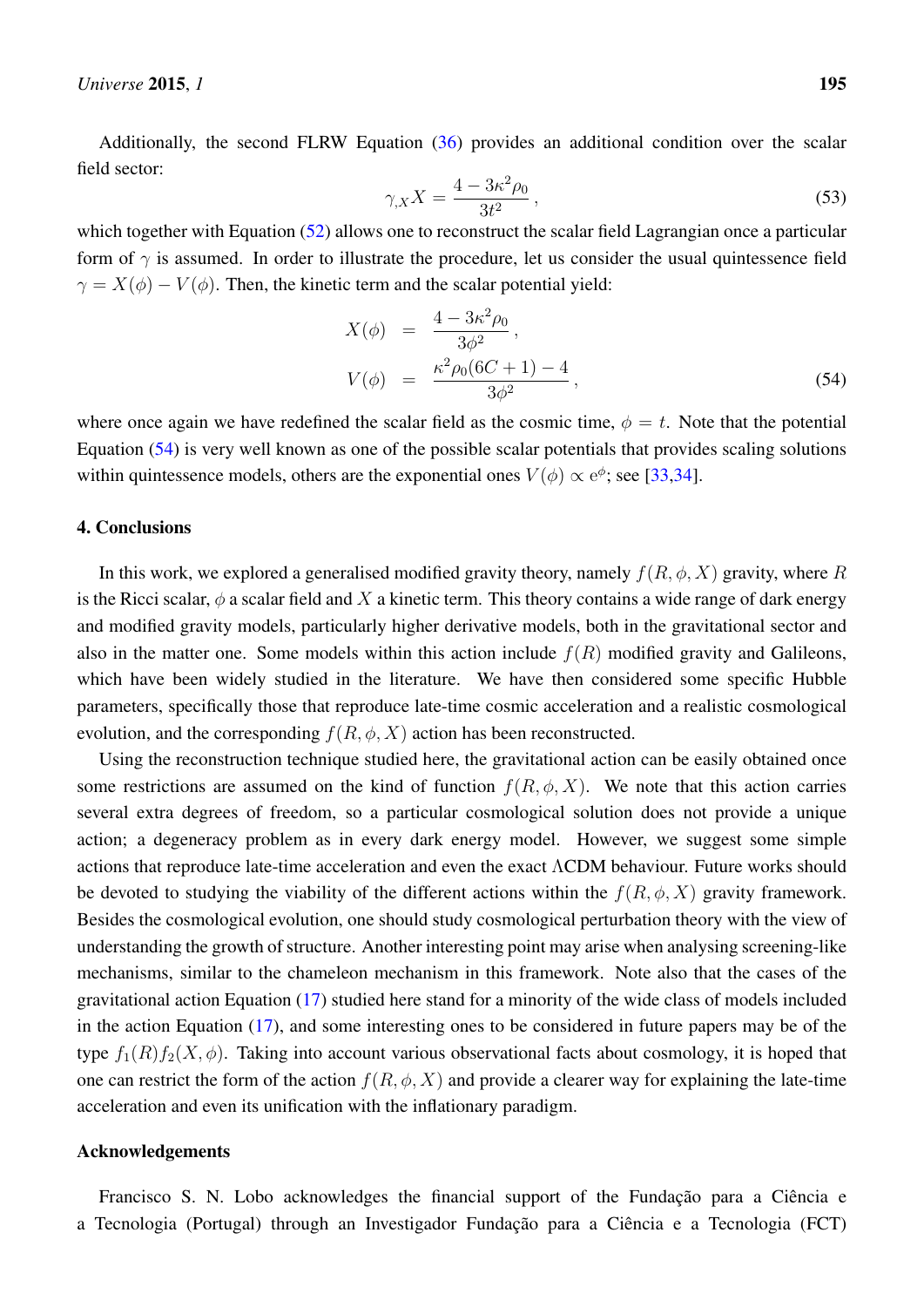Research contract, with Reference IF/00859/2012, and the grants EXPL/FIS-AST/1608/2013 and PEst-OE/FIS/UI2751/2014. Diego Sáez-Gómez acknowledges support from a post-doctoral fellowship Ref. SFRH/BPD/95939/2013 by the FCT (Portugal). Francisco S.N. Lobo and Diego Sáez-Gómez were also supported by FCT through the research grant UID/FIS/04434/2013. Sebastian Bahamonde is supported by the Comisión Nacional de Investigación Científica y Tecnológica (Becas Chile Grant No. 72150066).

# Author Contributions

All of the authors have substantially contributed to the present work.

# Conflicts of Interest

The authors declare no conflict of interest.

# References

- <span id="page-10-0"></span>1. Perlmutter, S.; Aldering, G.; Goldhaber, G.; Knop, R.A.; Nugent, P.; Castro, P.G.; Deustua, S.; Fabbro, S.; Goobar, A.; Groom, D.E.; *et al* . Measurements of Omega and Lambda from 42 high red shift supernovae. *Astrophys. J.* 1999, *517*, 565–586.
- <span id="page-10-1"></span>2. Riess, A.G.; Filippenko, A.V.; Challis, P.; Clocchiattia, A.; Diercks, A.; Garnavich, P.M.; Gilliland, R.L.; Hogan, C.J.; Jha, S.; Kirshner, R.P.; *et al*. Observational evidence from supernovae for an accelerating universe and a cosmological constant. *Astron. J.* 1998, *116*, 1009–1038.
- <span id="page-10-2"></span>3. Maartens, R. Brane world gravity. *Living Rev. Relativ.* 2004, *7*, doi:10.12942/lrr-2010-5.
- <span id="page-10-3"></span>4. Dvali, G.R.; Gabadadze, G.; Porrati, M. 4-D gravity on a brane in 5-D Minkowski space. *Phys. Lett. B* 2000, *485*, 208–214.
- <span id="page-10-4"></span>5. De Rham, C.; Hofmann, S.; Khoury, J.; Tolley, A.J. Cascading Gravity and Degravitation. *J. Cosmol. Astropart. Phys.* 2008, *2008*, 011.
- <span id="page-10-5"></span>6. Sotiriou, T.P.; Faraoni, V. f(R) Theories Of Gravity. *Rev. Mod. Phys.* 2010, *82*, 451–497.
- 7. De Felice, A.; Tsujikawa, S. f(R) theories. *Living Rev. Relativ.* 2010, *13*, 3.
- 8. Capozziello, S.; De Laurentis, M. Extended Theories of Gravity. *Phys. Rep.* 2011, *509*, 167–321.
- 9. Lobo, F.S.N. The Dark side of gravity: Modified theories of gravity. 2008, arXiv:0807.1640[gr-qc].
- 10. Nojiri, S.; Odintsov, S.D. Unified cosmic history in modified gravity: From  $F(R)$  theory to Lorentz non-invariant models. *Phys. Rep.* 2011, *505*, 59–144.
- <span id="page-10-6"></span>11. De la Cruz-Dombriz, A.; Saez-Gomez, D. Black holes, cosmological solutions, future singularities, and their thermodynamical properties in modified gravity theories. *Entropy* 2012, *14*, 1717–1770.
- <span id="page-10-7"></span>12. Boehmer, C.G.; Tamanini, N. A New Approach to Modifying Theories of Gravity. *Found. Phys.* 2013, *43*, 1478–1488.
- <span id="page-10-8"></span>13. Boehmer, C.G.; Tamanini, N.; Wright, M. On galaxy rotation curves from a new approach to modified gravity. 2014, arXiv:gr-qc/1403.4110.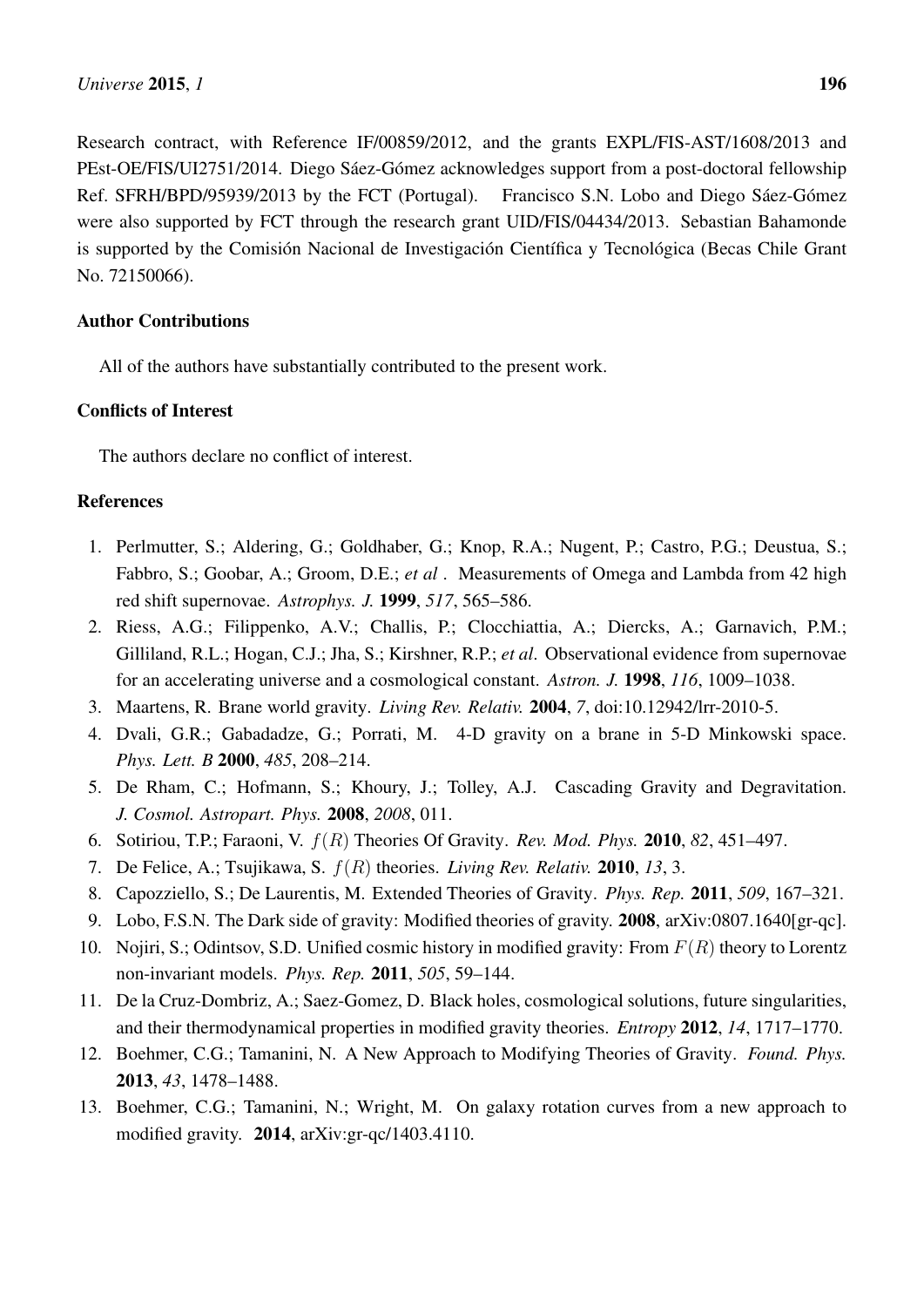- <span id="page-11-0"></span>14. Allemandi, G.; Borowiec, A.; Francaviglia, M.; Odintsov, S.D. Dark energy dominance and cosmic acceleration in first order formalism. *Phys. Rev. D* 2005, *72*, 063505.
- 15. Bertolami, O.; Boehmer, C.G.; Harko, T.; Lobo, F.S.N. Extra force in  $f(R)$  modified theories of gravity. *Phys. Rev. D* 2007, *75*, 104016.
- 16. Harko, T.; Koivisto, T.S.; Lobo, F.S.N. Palatini formulation of modified gravity with a nonminimal curvature-matter coupling. *Mod. Phys. Lett. A* 2011, *26*, 1467–1480.
- 17. Harko, T.; Lobo, F.S.N. Generalized curvature-matter couplings in modified gravity. *Galaxies* 2014, *2*, 410–465.
- 18. Harko, T.; Lobo, F.S.N.; Nojiri, S.; Odintsov, S.D. f(R, T) gravity. *Phys. Rev. D* 2011, *84*, 024020.
- 19. Haghani, Z.; Harko, T.; Lobo, F.S.N.; Sepangi, H.R.; Shahidi, S. Further matters in space-time geometry:  $f(R, T, R_{\mu\nu}T^{\mu\nu})$  gravity. *Phys. Rev. D* 2013, 88, 044023.
- <span id="page-11-1"></span>20. Odintsov, S.D.; Sáez-Gómez, D.  $f(R, T, R_\mu\nu T^\mu\nu)$  gravity phenomenology and  $\Lambda$ CDM universe. *Phys. Lett. B* 2013, *725*, 437–444.
- <span id="page-11-2"></span>21. Carroll, S.M.; Duvvuri, V.; Trodden, M.; Turner, M.S. Is cosmic speed-up due to new gravitational physics? *Phys. Rev. D* 2004, *70*, 043528.
- <span id="page-11-3"></span>22. Copeland, E.J.; Sami, M.; Tsujikawa, S. Dynamics of dark energy. *Int. J. Mod. Phys. D* 2006, *15*, 1753–1936.
- <span id="page-11-4"></span>23. Olmo, G.J. Palatini Approach to Modified Gravity: f(R) Theories and Beyond. *Int. J. Mod. Phys. D* 2011, *20*, 413–462.
- <span id="page-11-5"></span>24. Sotiriou, T.P.; Liberati, S. Metric-affine f(R) theories of gravity. *Ann. Phys.* 2007, *322*, 935–966.
- <span id="page-11-6"></span>25. Harko, T.; Koivisto, T.S.; Lobo, F.S.N.; Olmo, G.J. Metric-Palatini gravity unifying local constraints and late-time cosmic acceleration. *Phys. Rev. D* 2012, *85*, 084016.
- <span id="page-11-7"></span>26. Goheer, N.; Larena, J.; Dunsby, P.K.S. Power-law cosmic expansion in  $f(R)$  gravity models. *Phys. Rev. D* 2009, *80*, 061301.
- <span id="page-11-8"></span>27. Myrzakulov, R.; Sáez-Gómez, D.; Tureanu, A. On the ΛCDM Universe in  $f(G)$  gravity. *Gen. Relativ. Gravit.* 2011, *43*, 1671–1684.
- <span id="page-11-9"></span>28. De la Cruz-Dombriz, A.; Dobado, A. A f(R) gravity without cosmological constant. *Phys. Rev. D* 2006, *74*, 087501.
- 29. Elizalde, E.; Myrzakulov, R.; Obukhov, V.V.; Sáez-Gómez, D. LambdaCDM epoch reconstruction from F(R, G) and modified Gauss-Bonnet gravities. *Class. Quant. Grav.* 2010, *27*, 095007.
- <span id="page-11-10"></span>30. Dunsby, P.K.S.; Elizalde, E.; Goswami, R.; Odintsov, S.; Sáez-Gómez, D. On the LCDM Universe in f(R) gravity. *Phys. Rev. D* 2010, *82*, 023519.
- <span id="page-11-11"></span>31. Ade, P.A.R.; Aghanim, N.; Arnaud, M.; Ashdown, M.; Aumont, J.; Baccigalupi, C.; Banday, A.J.; Barreiro, R.B.; Bartlett, J.G.; Bartolo, N.; *et al*. Planck 2015 results. XIII. Cosmological parameters. 2015, arXiv:astro-ph.CO/1502.01589.
- <span id="page-11-12"></span>32. Starobinsky, A.A. A New Type of Isotropic Cosmological Models Without Singularity. *Phys. Lett. B* 1980, *91*, 99–102.
- <span id="page-11-13"></span>33. Tsujikawa, S.; Sami, M. A Unified approach to scaling solutions in a general cosmological background. *Phys. Lett. B* 2004, *603*, 113–123.